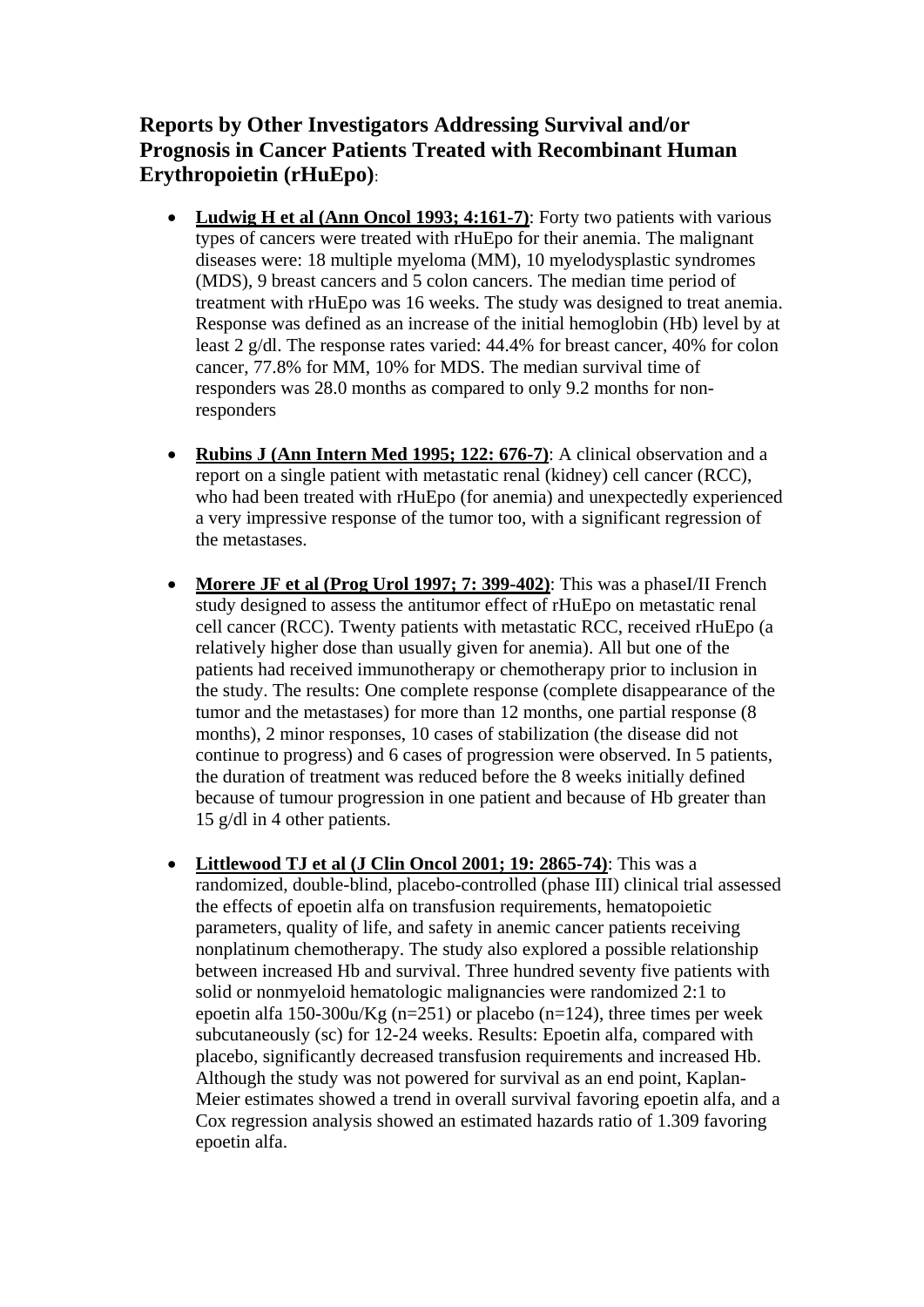- **Lissoni P et al. (Anticancer Res 2001; 21: 777-9)**: A Phase II study of subcutaneous low-dose interleukin-2 plus erythropoietin in metastatic renal cell carcinoma progressing on interleukin-2 alone. The background for this trial is the high rate of failure with IL-2 treatment in patients with metastatic RCC, and the idea that a major reason for this resistance is high levels (and activity) of vascular endothelial growth factor (VEGF), which induces proliferation of new blood vessels, apparently serving the tumor. Data suggesting that Epo may modulate VEGF secretion and IL-2 biological activity led to this Italian study. On this basis, a study was planned with sc low-dose IL-2 plus rHuEpo in metastatic RCC, which had progressed on IL-2 alone. The study included 12 evaluable metastatic RCC patients. Results: A partial response (PR) and 4 stable diseases (SD) were achieved on IL-2 plus rHuEpo, whereas the other 7 patients had a progressive disease (PD). The authors concluded that "this preliminary study shows that the concomitant administration of Epo may allow a control of the neoplastic growth in advanced cancer patients progressing on IL-2 alone…".
- **Shasha D (Semin Hematol 2001; 38: Suppl 7; 8-15)**: This review summarizes and, in fact represents, a series of reports dealing with head and neck cancer. These investigators explain that anemia, which is associated with hypoxia (decreased oxygen supply) lead to reduced oxygen supply to the tumor making the tumor cells less sensitive to radiation therapy, the common treatment in this type of cancer. Several studies both in animal models as well as human patients, have shown that anemia correction by rHuEpo (or blood transfusion) is associated with better oxygenation to the tumor, leading to a better local control by radiation therapy and an improved prognosis.
- Dunst J (Semin Oncol 2001; 28: Suppl 8: 42-8): This review basically is similar to the Shasha review on head and neck cancer, emphasizing the same point: Anemia correction (although should not be exagerated) allows a better local control of the tumor by radiotherapy, which is associated with a better prognosis.
- **Pangalis GA et al**: **(Haematologica 2002; 87: 500-6)**: Downstaging Rai stage III B-chronic lymphocytic leukemia patients with the administration of recombinant human erythropoietin. This phase II Greek clinical trial was designed to investigate the effectiveness of rHuEpo on disease-related anemia in patients with B-chronic lymphocytic leukemia (CLL) and to explore whether improvement of anemia could delay the initiation of antileukemic chemotherapy. Twenty five B-CLL patients with anemia were treated with rHuEpo. Patients were either on no treatment or on a standard regimen (for the CLL), and had at least Rai stage III disease. The Rai classification allows to define each CLL patients to have stage 0 through 4, reflecting the disease severity and prognosis. While Rai stage 0 patient is expected to live 10-12 years, the median survival of stage IV patients is less than 2 years. Results: Eighteen patients (72%) achieved complete Hb response and another 2 patients (8%) obtained partial Hb response. Six patients were down staged to Rai stage 0, 9 to Rai I and 4 to Rai II. At a median follow-up of 32 months only 4 of the responders required anti leukemic treatment. At the time of the report, the median survival of responders had not been reached, and 3-year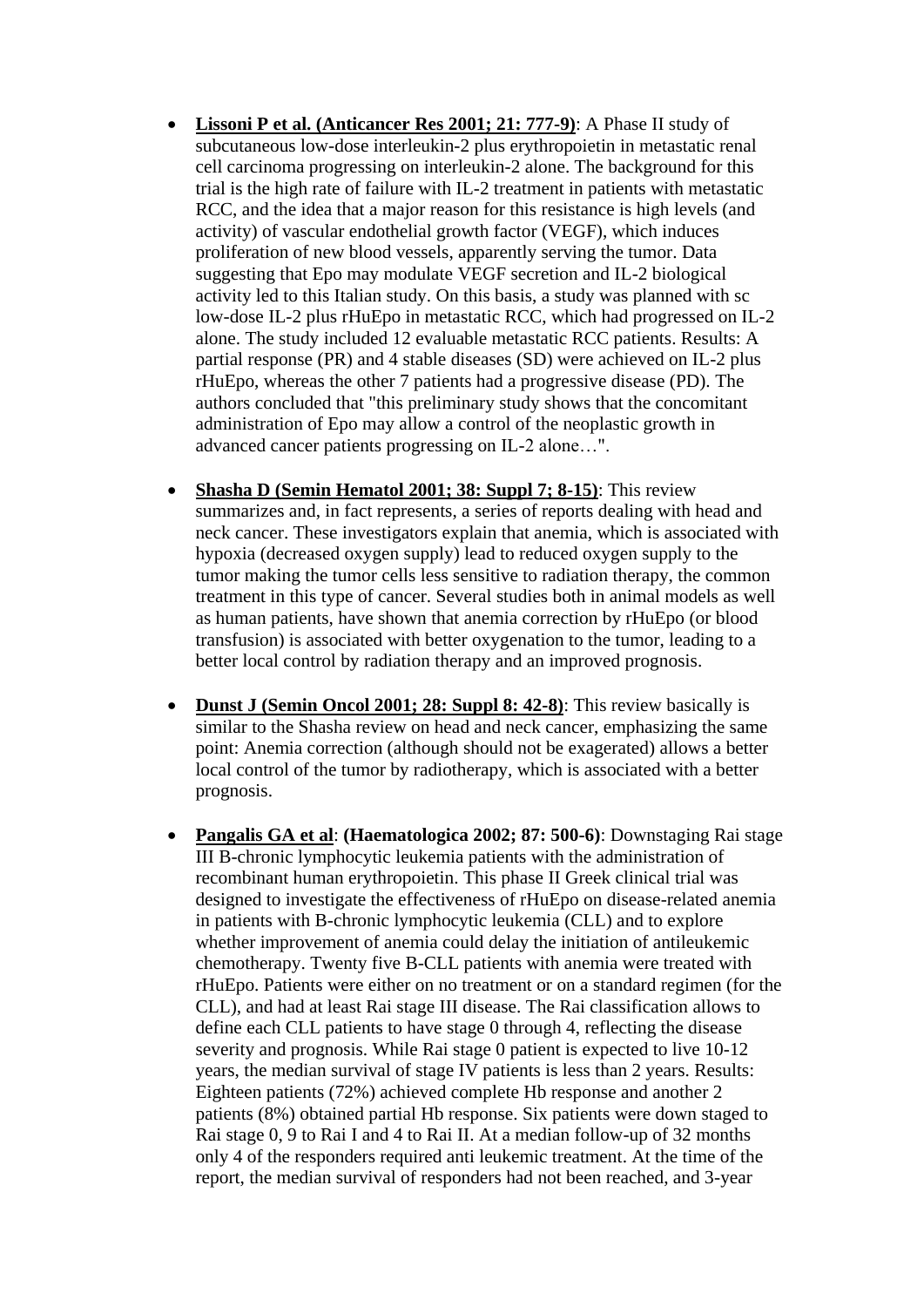survival was 84%. The authors concluded that "rHuEpo was effective in downstaging Rai stage III B-CLL patients, and delayed the initiation of anti leukemic therapy".

- **Wallvik J et al. (Eur J Haematol 2002; 68: 180-5)**: This Swedish group reports its experience with a long-term follow-up of 68 MDS patients treated with rHuEpo. The median Hb response duration was 15 months. The median overall survival time from start of Epo treatment was 26 months, significantly longer for responders than for non-responders (49 vs 18 months, p=0.018).
- **Baz R et al: Recombinant human erythropoietin is associated with increased overall survival in patients with multiple myeloma (Acta**  Haematol 2007; 117: 162-7): Team from the Cleveland Clinic Myeloma Program analyzed their experience with Epo in MM patients. This retrospective analysis provides data on 292 MM patients enrolled on different protocols between 1997 and 2003, of whom 257 were followed for at least one month and 35 patients were excluded from the analysis because of missing information on rHuEpo treatment. Of the analyzed 222 patients, 127 MM patients were treated with rHuEpo for at least 1 month and their data were compared to the 95 MM patients who did not receive the hormone. On average, patients on rHuEpo were characterized by factors usually associated with poor prognosis and a shorter survival: older age, more advanced MM (higher SWOG stage), higher serum creatinine, lower serum Hb, higher beta2 microglobulin, lower platelet counts and a longer time from diagnosis to enrollment at the myeloma program  $(p<0.001$  for all). After adjusting for age, months from diagnosis to enrollment, serum creatinine, Hb, platelet count and beta2-microglobulin, the use of rHuEpo was associated with improved overall survival (hazard ratio  $=0.6$ ) in patients with SWOG stages II, III, and IV but not in patients with SWOG stage I. The authors concluded that "rHuEpo was associated with improved overall survival in this population of anemic MM patients with SWOG stages II, III and IV."
- **Jadersten M et al**: **Erythropoietin and granulocyte-colony stimulating factor treatment associated with improved survival in myelodysplastic syndrome (J Clin Oncol 2008; 26: 3607-13)**: This recent study was designed to assess the effect of Epo plus Granulocyte-colony stimulating factor (G-CSF) treatment on survival and leukemic transformation in MDS. The multinational team compared the long-term outcome of patients with MDS treated with Epo plus G-CSF  $(n=121)$  with untreated patients  $(n=237)$  with MDS using multivariate Cox regression with delayed entry, for the first time adjusting for all major prognostic variables (WHO classification, karyotype, cytopenias, level of transfusion-need, age, and sex). Results: The erythroid (Hb) response rate to Epo plus G-CSF was 39% and the median response duration 23 months. In the multivariate analysis, treatment was associated with improved overall survival (hazard ratio 0.61). No link was found between Epo and G-CSF treatment and the rate of transformation from MDS to full acute leukemia. The authors emphasize that the inherent risk of leukemic evolution in MDS makes the current investigation highly relevant, in light of the recent reports of potential negative effects of Epo treatment on outcome in patients with cancer (see below). The group concluded that "treatment of anemia in